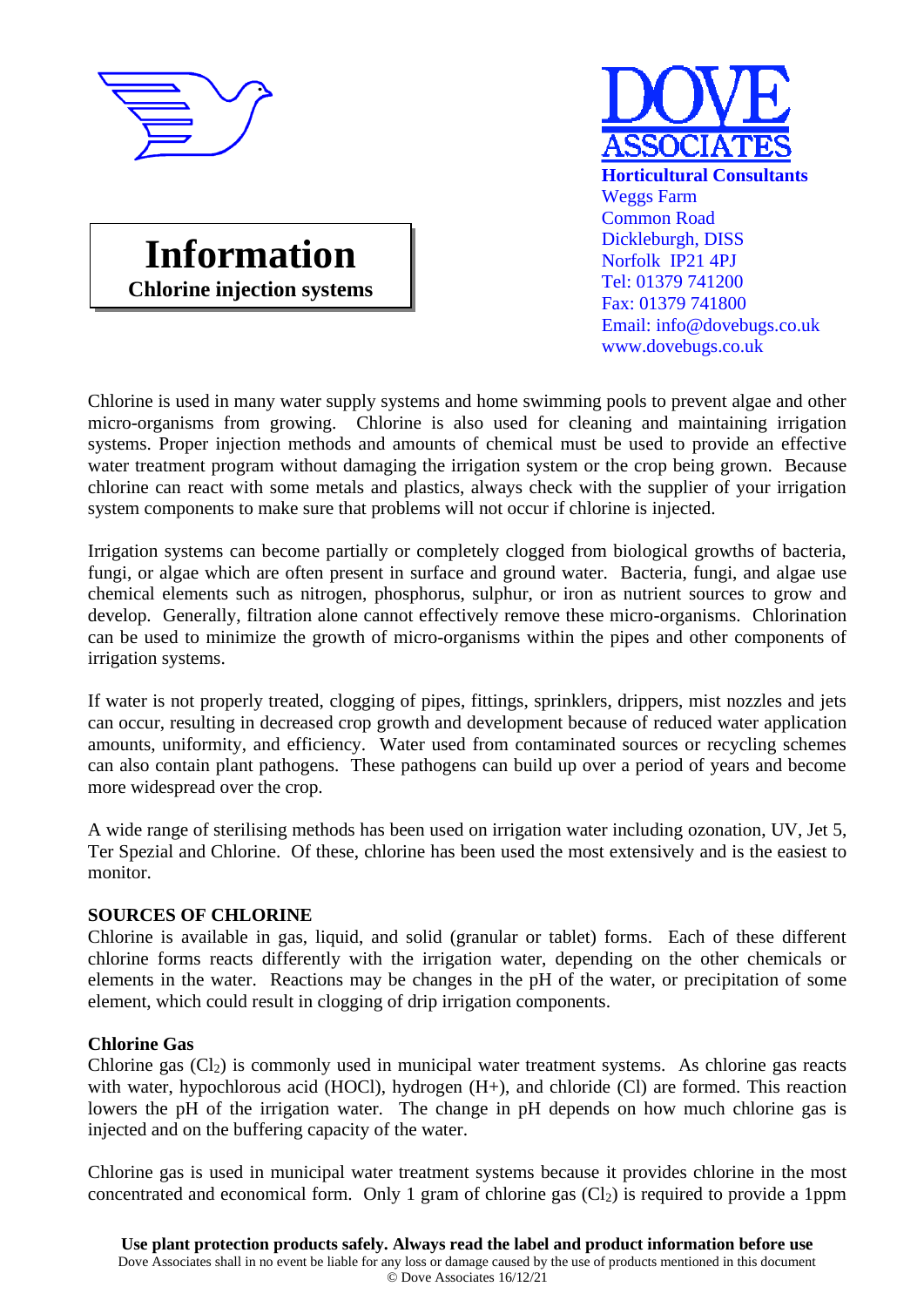concentration of C1  $_2$  to 1,000lts (220 gallons) of water. Similarly, an injection of 100 grams of chlorine gas per hour will provide a 1ppm concentration of  $Cl_2$  to a water supply with a flow rate of about 1,800 litres per minute.

Chlorine gas is a respiratory irritant which affects the mucous membranes. It can be detected as an odour at a concentration of 3.5ppm and can be fatal after a few breaths at 1,000ppm. Therefore, the user of chlorine gas must exercise extreme caution to ensure that it is safely injected. Maximum air concentrations should not exceed 1ppm for prolonged exposure. Chlorine gas should only be used in well-ventilated areas so that any leaking gas cannot concentrate. This form of chlorine is commonly used in municipal water treatment systems. Its use should be limited to experienced or licensed users.

To ensure safety, manufacturers have developed chlorine gas injectors that work on a vacuum principle. A venturi injector is used to create a vacuum which actuates the injector. This design prevents chlorine gas from being injected unless the irrigation system is operating so that the gas is immediately dissolved in the irrigation water.

### **Solid Chlorine**

Granular (powdered or tablet) forms of chlorine are commonly used to chlorinate swimming pools. Calcium hypochlorite found at local swimming pool supply stores is the form that is typically used. Dissolving calcium hypochlorite in water will result in the formation of hypochlorous acid (HOCl) and hydroxyl ions (OH), a reaction that raises the pH of the water.

Calcium hypochlorite is used to treat swimming pool water because the solid chlorine form is inexpensive, easy to store, and easy to use. It generally has 65 to 70 percent of available chlorine. Thus, approximately 700 grams of calcium hypochlorite will treat  $550m<sup>3</sup>$  (120,000 gallons) of water with a 1ppm concentration of  $C1<sub>2</sub>$ .

Calcium hypochlorite may react with other elements in irrigation water to form precipitates which could clog micro-irrigation emitters and thus defeat the purpose for chlorination. Thus, liquid chlorine (sodium hypochlorite) rather than solid calcium hypochlorite should be used in irrigation systems, especially when the water source is high in minerals, such as when water from the Floridan aquifer is used.

### **Liquid Chlorine**

Liquid sodium hypochlorite is most commonly used as bleach. Mixing liquid sodium hypochlorite in water results in the formation of hypochlorous acid (HOCL) and hydroxyl ions (OH), a reaction that raises the pH of the water. Unlike the calcium added in the solid chlorine form, the sodium added in this liquid form does not contribute to clogging problems. Neither the sodium nor the chlorine added to the water would be detrimental to crops or soils at the typical low concentrations used.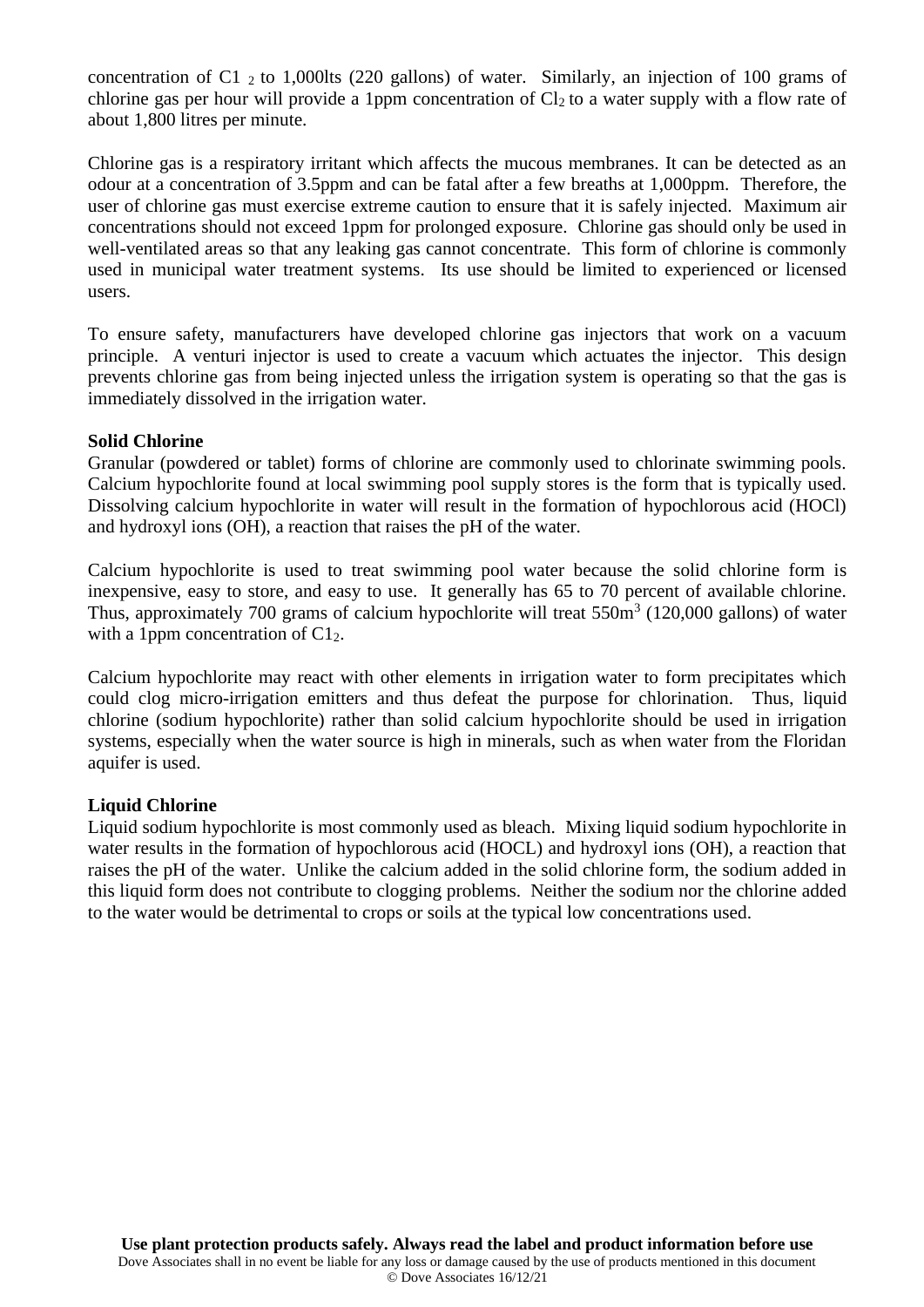## **Chlorine dioxide**

Chlorine Dioxide Generating and Metering Equipment -Acid/ Chlorite Process using dilute reagents As basic chemicals for the generation of chlorine dioxide, this unit uses dilute hydrochloric acid (9 % HCl) and dilute sodium chlorite (7.5% NaClO<sub>2</sub>). Both reagents are metered directly from commercial carboys or intermediate storage tanks into the reaction tower where a chlorine dioxide solution is produced. The resultant solution is then pumped into the water supply in a regulated way. The strength of the two basic chemicals is balanced in a ratio that ensures an optimal yield of chlorine dioxide. The chlorine dioxide solution produced is directly metered via an injection unit into the water to be treated. This method is less affected by pH. This product is much more efficient, needing only 10% material to achieve the same result as hypochlorite. The equipment however is considerably more expensive.

## **EFFECTS OF CHLORINE**

Hypochlorous acid (HOCl) is the effective agent that controls bacterial growths. The amount of HOCl that will be present in solution, and thus active, will be larger at lower pH levels (more acidic conditions). At pH 8, only about 22% of the chlorine injected will be in the active HOCl form, at pH 7, about 73% will be in the HOCl form, and at pH 6, about 96% will be in the HOCl form.

Thus, if the irrigation water pH is high, which is often the case when pumping from the UK boreholes or rivers, injecting an acid to reduce the pH of the water before injecting chlorine, may enhance the effectiveness of chlorine. In addition to increasing the effectiveness of chlorine, acid injection can also prevent the precipitation of minerals which may plug drip irrigation systems. However, it is normally only necessary to reduce the pH one or two units to achieve these desirable benefits.

At extremely low pH levels (or high acidity) chlorine gas  $(Cl<sub>2</sub>)$  will form. Therefore, for safety, it is very important to store chlorine and acid sources separately. Also, storage and use areas should be well-ventilated so that gasses cannot concentrate and become a hazard in a building or other enclosed area.

Hypochlorous acid will react with iron in solution to oxidize the ferrous iron to the ferric form. The ferric iron then becomes the insoluble ferric hydroxide as a precipitate. Chlorine should be injected before (upstream from) the filters so that these precipitates may be trapped in the filters.

Chlorine will also react with hydrogen sulphide to form elemental sulphur. Because some of the chlorine is used up by reacting with the sulphide or ferrous ions, additional chlorine must be provided for these reactions to occur. Enough residual chlorine must be injected to control sulphur or iron bacteria, or algae, which can clog drip irrigation systems.

Most micro-organisms will be inactivated and controlled at free residual chlorine concentrations of 1ppm. However, higher concentrations must be injected due to the inherent chlorine demand of different water sources. As a start, use 2ppm of chlorine for each ppm of hydrogen sulphide, plus 0.6ppm of chlorine for each ppm of ferrous iron. A chemical water test can be used to determine the levels of hydrogen sulphide or ferrous iron present in solution. Water from surface sources such as lakes, ponds, or canals should be treated with approximately 5 to 10ppm of chlorine. Higher levels may be needed for water with high amounts of microbial activity such as may occur during the warmer months of the year.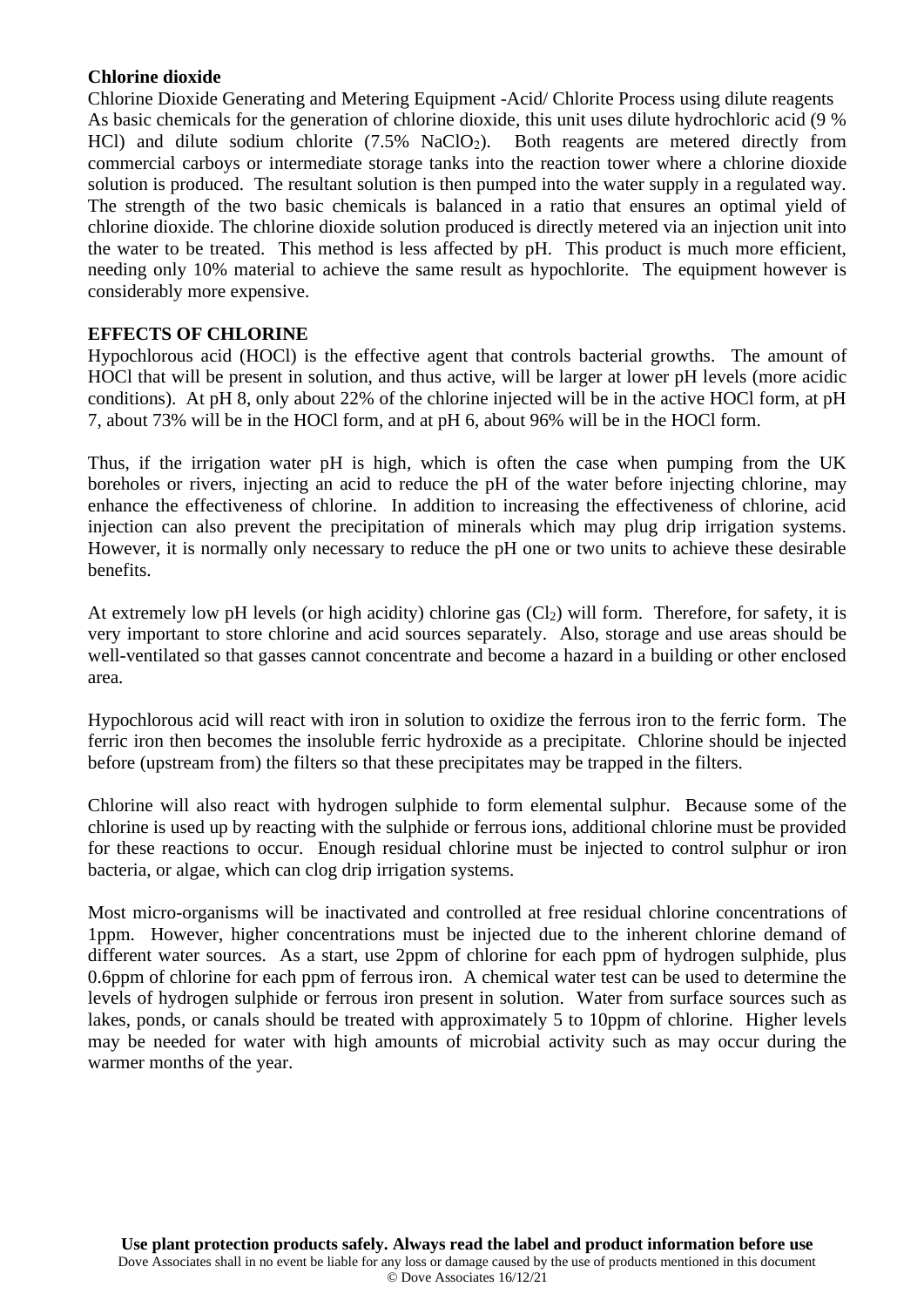The chlorine injection rate should be checked by testing the treated water at the most distant part of the irrigation system using a test kit designed to measure "free" residual chlorine. Residual concentrations of 1 to 2ppm at this location indicate that active chlorine still exists after the water and system parts have been appropriately treated. Test for active chlorine using a D.P.D. colour indicating test kit that measures "free" residual chlorine. Do not use a test kit that only measures total chlorine. While levels of total chlorine may appear to be adequate, the active "free" residual form may not be adequate. Therefore, ask for a D.P.D. test kit from a swimming pool supply company.

### **CHLORINE INJECTION RATES**

After determining the desired chlorine concentration, the proper amount to be injected must be determined. The amount of chlorine to apply per litre of irrigation water will depend on the desired concentration in the irrigation system and the concentration or strength of the chlorine source.

Liquid sodium hypochlorite is the most convenient and safe form of chlorine available to inject into irrigation systems. Stock solutions can be bought with concentrations of 5.25, 10, or 15 percent available chlorine. It is available from local swimming pool supplies, farm supplies, and industrial chemical suppliers. It is available in small 40litre plastic drums of large 1,000lts IBC containers. IBC systems can be purchased or leased on an exchange scheme.

## **CHLORINE AND WATER pH**

The effectiveness of chlorine is affected by the pH of water. The higher the pH the less efficient chlorine becomes at sanitising the water. The graph below shows the relationship between chlorine efficacy and water pH.